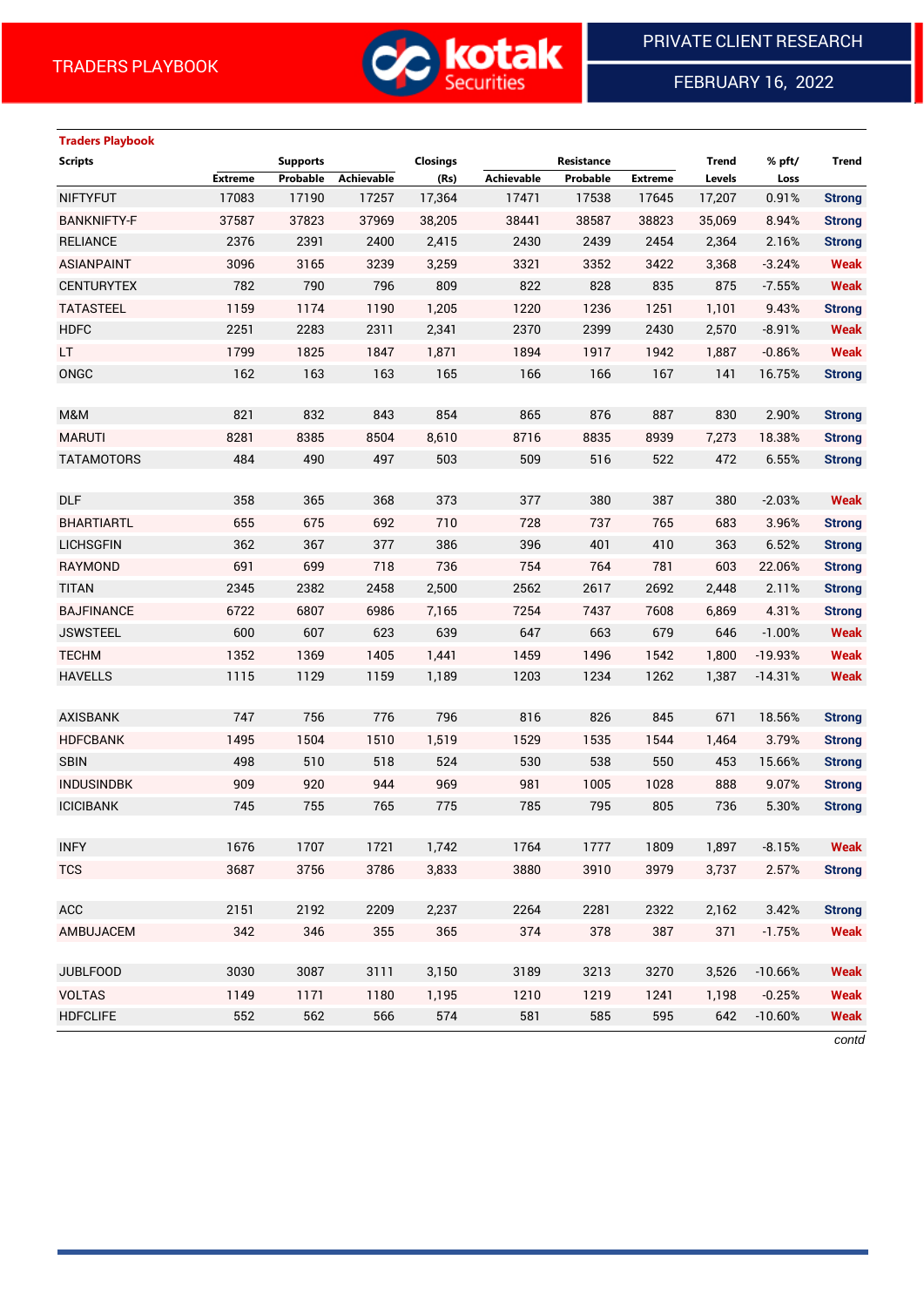#### **Closing Pricess**

Closing price is that price at which a scrip closes on the previous day. Traders can start their intraday trade on this level. The stock or index should sustain above or below the closing price else you should exit the trade. Ideally, half a percent should be the stop loss above or below the closing price to enter the trade.

# **Trend**

Trend is the level at which the tendency of Indices and Stocks can be identified. For best results, you can use the 'Trend Remarks' to trade. A 'Weak' trend means that traders can trade with a negative bias. If the trend is 'Strong', you can trade long with a positive bias. Base price should be the closing price.

#### **Achievable (Supp/Resis)**

It is the price which can be achieved if the Index/Stock trades above or below the closing price. During normal course of trading, first levels are important as one can take profits around first resistance and supports levels.

# **Probable (Supp/Resis)**

It's a second resistance/support and can be achieved if stocks/indices are in trending mode. Events can lead stocks and indices to reach these levels.

#### **Extreme levels**

Sometimes, the stocks fall or rise to their average lowest or highest levels FOR THE DAY and that may act as an excellent contra buying or selling opportunity with a stop loss given in the table. This means buying around extreme support and selling around extreme resistance strictly with a given stop loss. For e.g. If the extreme support for Nifty is given at 5605, and in case the market comes down to similar levels, then you can initiate long positions with the given 'stop loss for long' in the column, say at 5585. If it breaks 5585 then the trader must exit the position. This is valid on both the sides.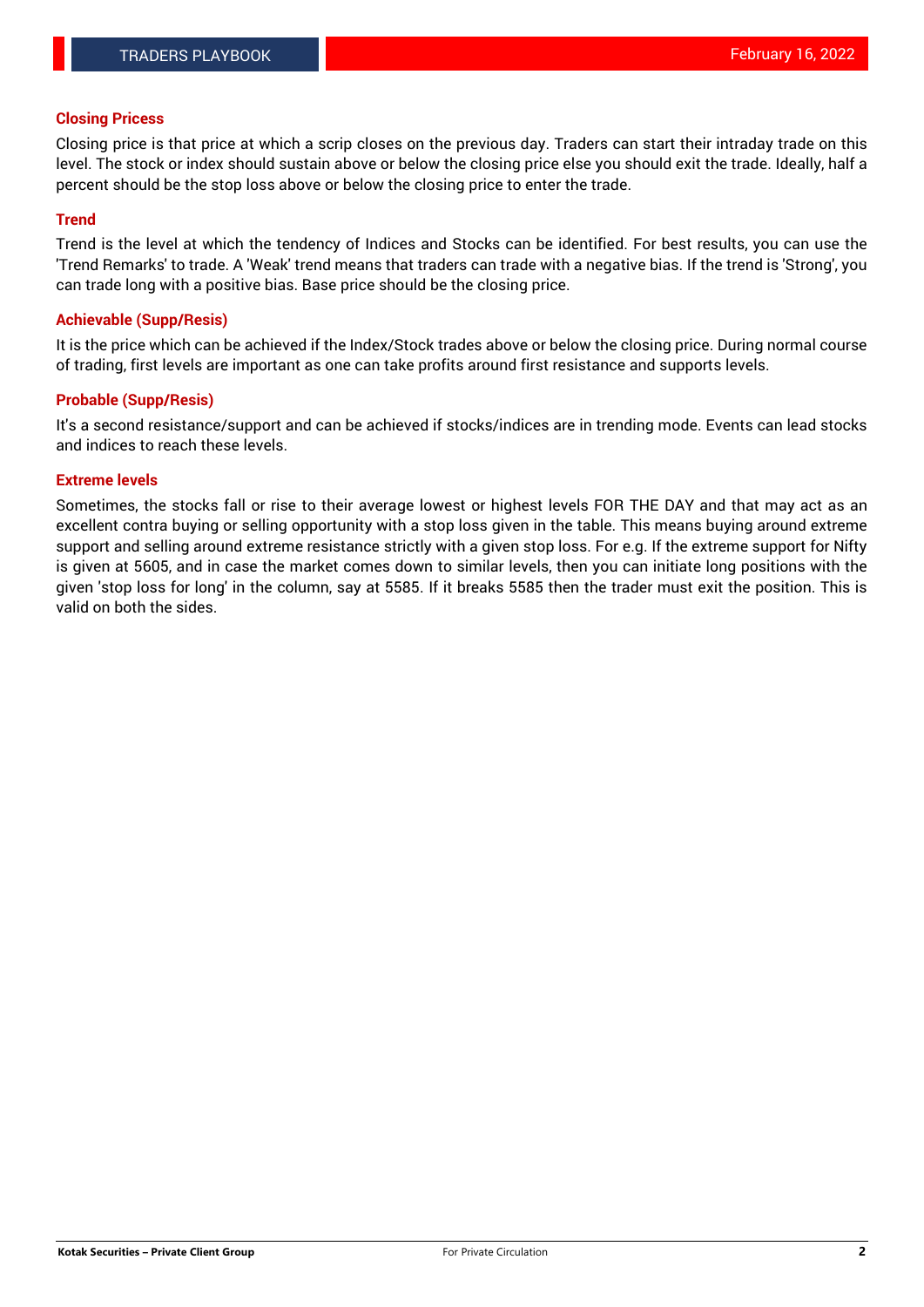# **RATING SCALE (PRIVATE CLIENT GROUP)**

| <b>BUY</b>             | $-$ | A condition that indicates a good time to buy a stock. The exact circumstances of the signal will be determined by the indicator that an<br>analyst is using.  |
|------------------------|-----|----------------------------------------------------------------------------------------------------------------------------------------------------------------|
| SELL                   | $-$ | A condition that indicates a good time to sell a stock. The exact circumstances of the signal will be determined by the indicator that an<br>analyst is using. |
| <b>Stop Loss Order</b> | $-$ | An instruction to the broker to buy or sell stock when it trades beyond a specified price. They serve to either protect your profits or<br>limit your losses.  |

#### **FUNDAMENTAL RESEARCH TEAM (PRIVATE CLIENT GROUP)**

**Shrikant Chouhan Arun Agarwal Amit Agarwal, CFA Hemali Dhame** Head of Research Auto & Auto Ancillary Transportation, Paints, FMCG Banking & Finance shrikant.chouhan@kotak.com arun.agarwal@kotak.com agarwal.amit@kotak.com Hemali.Dhame@kotak.com

**Jatin Damania Purvi Shah Rini Mehta K. Kathirvelu** Metals & Mining, Midcap **Pharmaceuticals** Research Associate Support Executive jatin.damania@kotak.com [purvi.shah@kotak.com](mailto:purvi.shah@kotak.com) rini.mehta@kotak.com [k.kathirvelu@kotak.com](mailto:k.kathirvelu@kotak.com)  $+91$  22 6218 6440  $+91$  22 6218 6432

**Sumit Pokharna Pankaj Kumar** sumit.pokharna@kotak.com pankajr.kumar@kotak.com +91 22 6218 6438 +91 22 6218 6434

Oil and Gas, Information Tech Construction, Capital Goods & Midcaps

+91 22 6218 5408 +91 22 6218 6443 +91 22 6218 6439 +91 22 6218 6433

**TECHNICAL RESEARCH TEAM (PRIVATE CLIENT GROUP)**

[shrikant.chouhan@kotak.com](mailto:shrikant.chouhan@kotak.com) [amol.athawale@kotak.com](mailto:amol.athawale@kotak.com) Research Associate +91 22 6218 5408 +91 20 6620 3350 [sayed.haider@kotak.com](mailto:sayed.haider@kotak.com)

**Shrikant Chouhan Amol Athawale Sayed Haider**

+91 22 62185498

# **DERIVATIVES RESEARCH TEAM (PRIVATE CLIENT GROUP)**

 $+91$  22 6218 5497

**Sahaj Agrawal Prashanth Lalu Prasenjit Biswas, CMT, CFTe** [sahaj.agrawal@kotak.com](mailto:sahaj.agrawal@kotak.com) [prashanth.lalu@kotak.com](mailto:prashanth.lalu@kotak.com) [prasenjit.biswas@kotak.com](mailto:prasenjit.biswas@kotak.com)